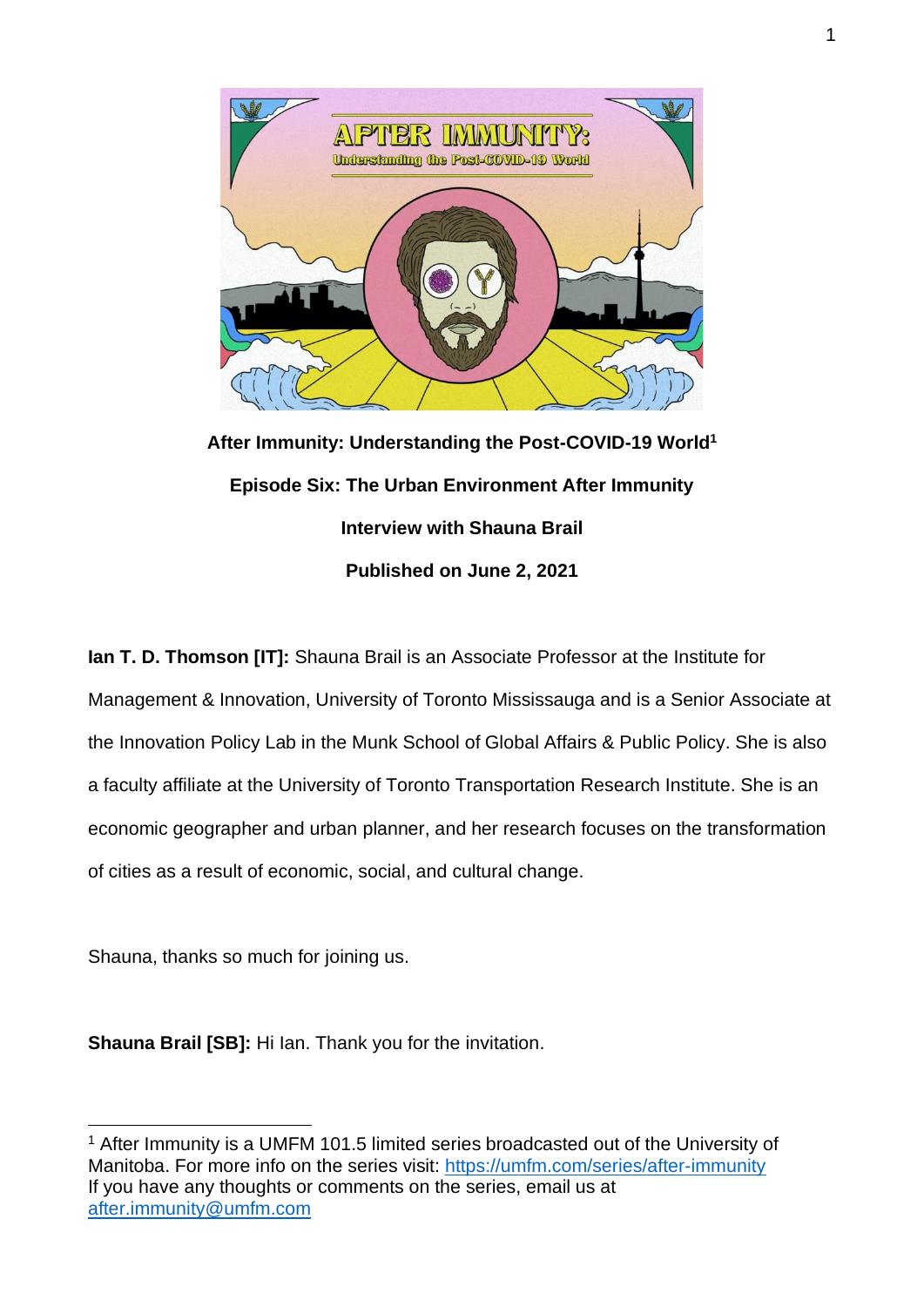**IT:** So, I guess a good place to kind of get us in the right direction would be just to kind of understand the components of an urban transport system. You're the expert in this. What are some of the components that make up a successful urban transport system?

**SB:** You know, that's a great starting point because we don't always think about how it is we get around in the places that we live and how we travel to meet both our sort of daily needs, how we get to work, how we get to health care appointments, meet with friends, et cetera. But mobility, the way in which we move from one place to another, is a critical sort of piece of life, regardless of where one lives. In a city, the components that make up the transportation system are things that are, you know, we have to think about-multimodal. How many different modes of transportation are available to people to get around? The vast majority of Canadians are people who drive in private automobiles. We've done some work looking at the proportion of trips taken by private automobile to work in Canadian cities, and overall, in most cities, it's well over 60 percent. In Edmonton and Calgary, they are the car driving capitals of Canada. It's much closer to 80 percent of trips to work are in private automobiles. But we also have other ways of getting around that are really, really important to facilitating both equitable access to transportation, thinking about affordability, thinking about people with mobility challenges, but also thinking about active transportation. How do we encourage people to use their own power: walking, cycling to get around? Public transportation systems are a really key piece of an urban transportation system because they do a number of things. One, they allow for many people to travel to the same location, so I'm thinking the trip from home to work, especially if there's a bit of a distance there. Where we have a lot of people working in sort of dense environments in workplaces, perhaps living a little more sort of, you know, dispersed, lower density; in order to get all of those people from home to work, a public transportation system really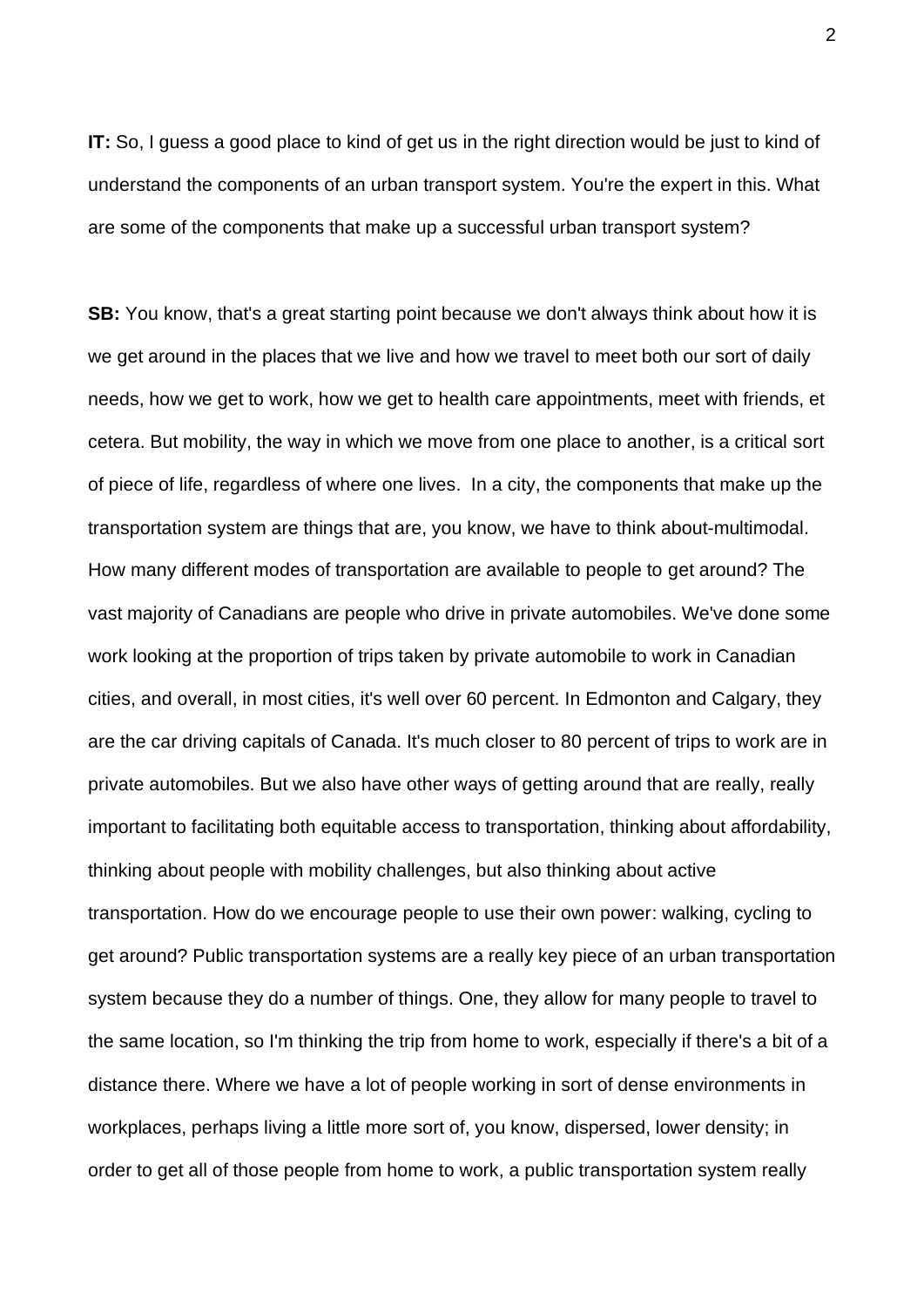helps remove congestion from the roads, it helps speed up the trip to work, and it also helps facilitate other kinds of environmental benefits as well. You know, we also in most cities, most Canadian cities, all Canadian cities I think, have public transportation systems that include busses, right? Busses are essentially, you know, they've been described as the workhorses of public transportation systems. They actually are what drives the system to enable us, sort of a network approach, right? So whereas we might have one or two or three subway lines, we might have one hundred bus routes or more. And those bus routes are really critical to reaching out to neighborhoods, to bringing people to where they need to go.

**IT:** That's a really helpful place to start, and talking about the different components, different ways that people get from point A to point B. So obviously with this series we are talking about the pandemic and how it's kind of affected that urban transport system. But I think a helpful place to kind of frame us with this is understanding pre-pandemic. How were transit services, such as the busses, such as the public access system, how are they doing all before this, how would you kind of characterize transit systems before the pandemic and their various issues?

**SB:** There's a lot of evidence from cities around the world that ridership in large systems has been declining. In part, this is a result of a lack of investment. So if your transportation systems are breaking down, if they're unreliable, if they're overcrowded, this is a disincentive for users who have a choice, whether or not to ride on public transportation. And so when there's choice and money is what buys that choice for the money and, well, money essentially buys that choice. There were the real risks around loss of ridership because of infrastructural kinds of challenges. The other piece in here is around thinking about, again, transit systems in cities across Canada looking at patterns of growth and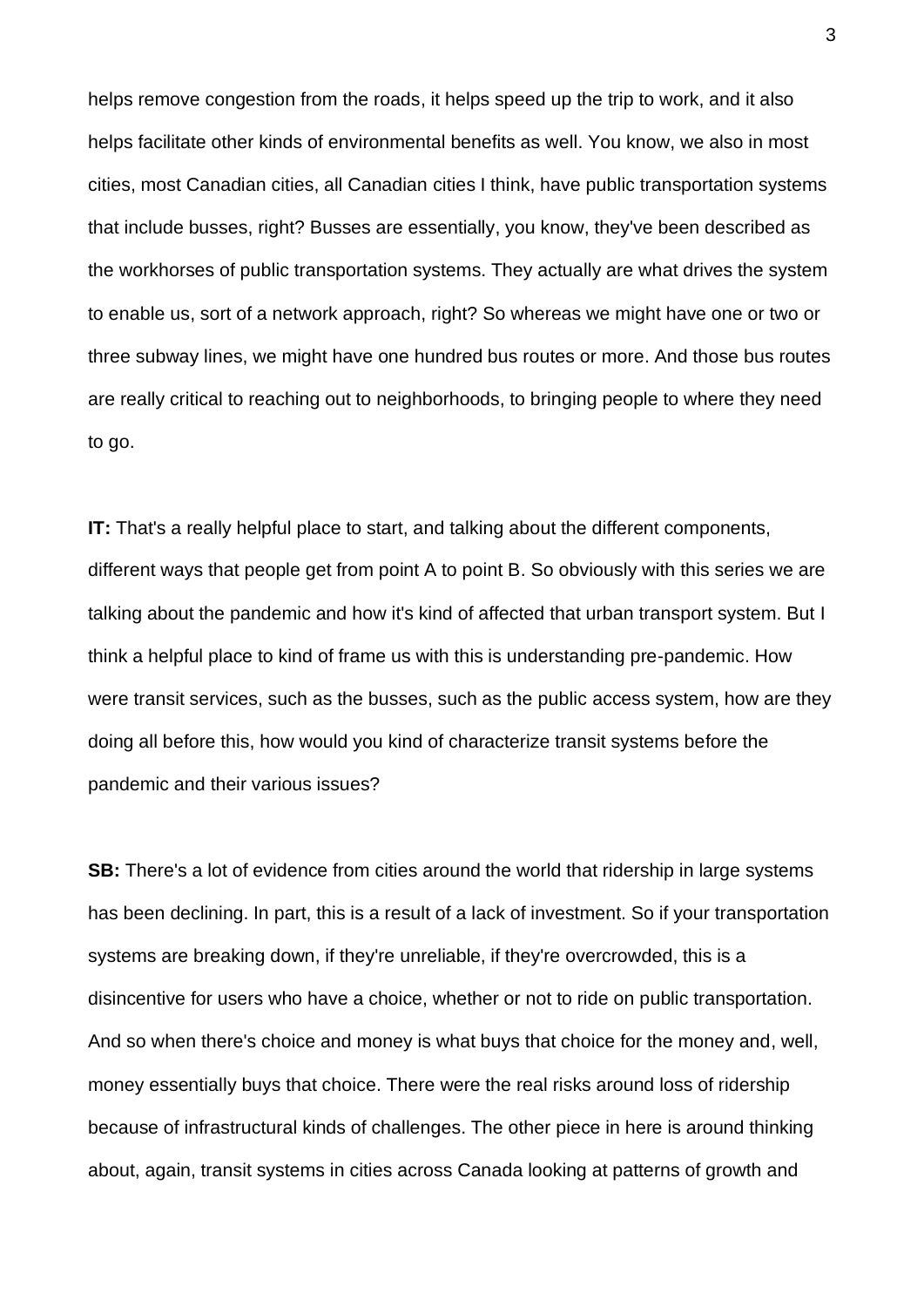change in population growth. And in Canada, while we have great concentration of the population in a relatively small number of metropolitan areas, what we also have is the spread of that population, the dispersal of that population to more suburban areas, which means that the way the sort of efficiency and effectiveness of public transportation that can serve low-density neighborhoods is very different from serving higher-density neighborhoods. And so we really have to think about how do we match public transit services with land use activities and land use plans. So on the one hand, there was and there is a renewed emphasis on creating denser neighborhoods so that they can be better served by things like public transit, which has a lot of benefits. But then also thinking about how do we actually encourage people living in lower-density neighborhoods to use public transit? So do we test out an autonomous shuttle service? Do we look at different sizes of busses, like not every neighborhood requires the same large bus? Maybe we have some minivans. Maybe we have smaller shuttles. And then the other thing that was going on, in that cities were starting to test out were thinking about instead of fixed routes for transit, on-demand routes, Right? Which is essentially the ability by using technology and a piece of software that prospective sort of bus rider or prospective transit user says, I'm starting here and I'm going here and using an algorithm. And its software, very similar to ridehailing software, matches up different busses with passengers and takes them around on the route, which technically can be faster and more efficient and serve more people than having fixed routes. So all of these were things that cities across the country have been experimenting with.

**IT:** That's interesting to kind of get that pre-pandemic perspective of some of the issues that cities were facing, especially in the last couple months, you're hearing stories that are rather consistent in terms of now there's just been issues have been kind of exacerbated. And the one aspect that you drew upon was kind of the lack of investment in some of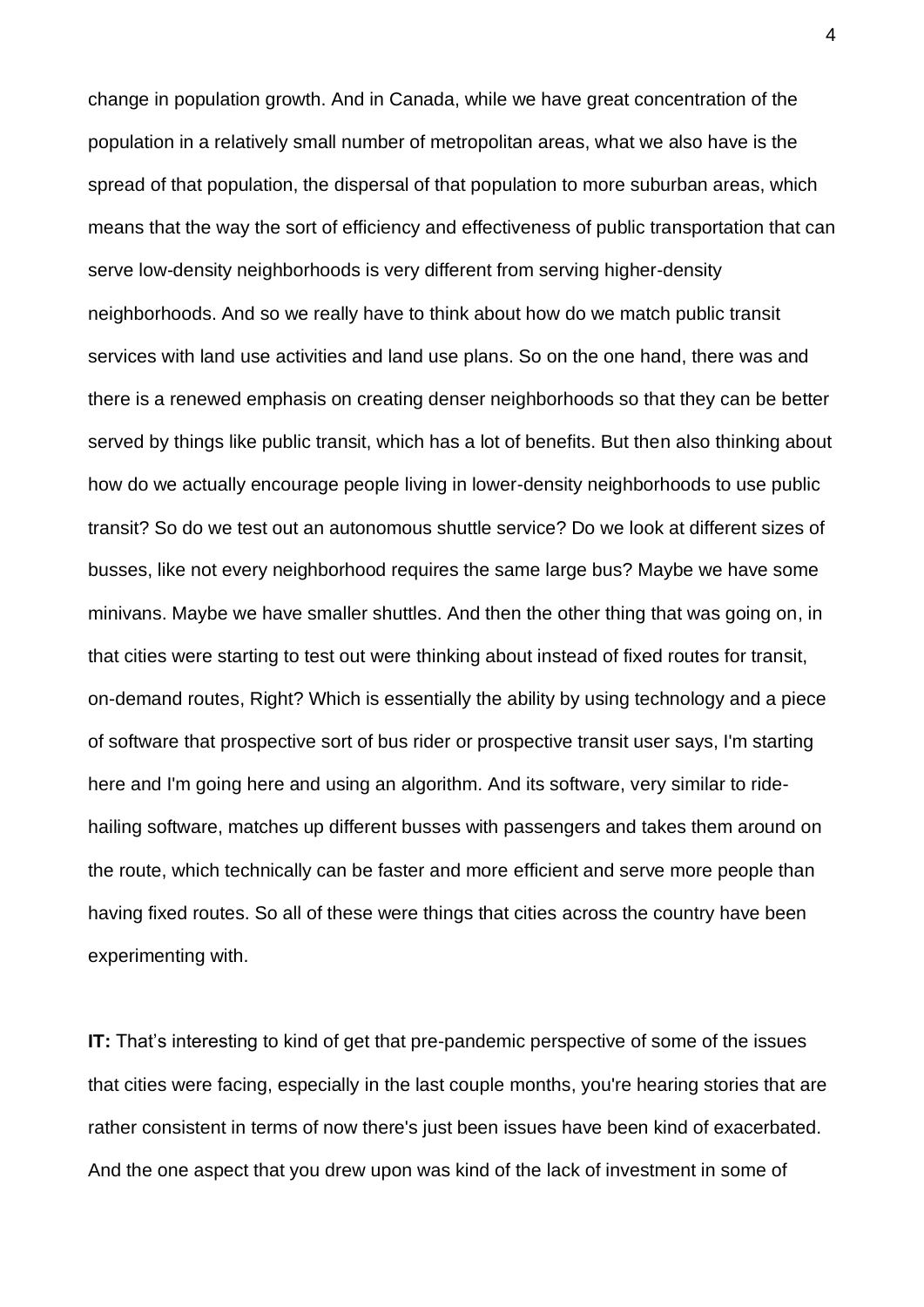these transit systems and, of course, the decline in ridership. And one of the stories you heard, especially on the onset of the pandemic, has been that significant decline in ridership and the subsequent kind of declines in revenue for cities because of that ridership. How would you characterize the shifts we've seen in terms of transportation throughout this pandemic? Has the pandemic essentially just exacerbated issues that were already kind of at the forefront before the pandemic?

**SB:** There are a lot of issues that the pandemic and a lot of problems that it has exacerbated, but when we look at mobility in particular, and here is a case where we see the need for new sources of data. And I sort of started to talk about this and like what was happening pre-pandemic and how are we using data and the opportunity for sort of smartphone and app and algorithms to route bus passengers. But we have to think about how technology and the collection of data has helped us understand the impacts of the pandemic on cities and on transportation in particular. And so I think one of the positive things to come out of our responses to the pandemic is the ability to look at new kinds of data and the release of data that shows mobility patterns. And when we look at that data, whether it's Apple mobility data or Google mobility data or Move It, which is a routing firm for transit trips, and they collect data, all of these collect data for cities around the world. When we look at the time of lockdown in sort of March 2020, we see all mobility, walking, driving, transit. Imagine a cliff; it just falls right down that cliff. And so I am looking right now at a diagram of this on this dashboard that I've been working on called Toronto After the First Wave. But you can look at any city around the world whenever their first lockdown's started, boom! It just goes straight down. Everything goes down at once. The thing that goes down the most, though, is transit. Transit falls the most. And what happens then is both walking and driving pick up a lot more quickly and return to near pre-pandemic levels or even exceed pre-pandemic levels. But in almost every city around the world, and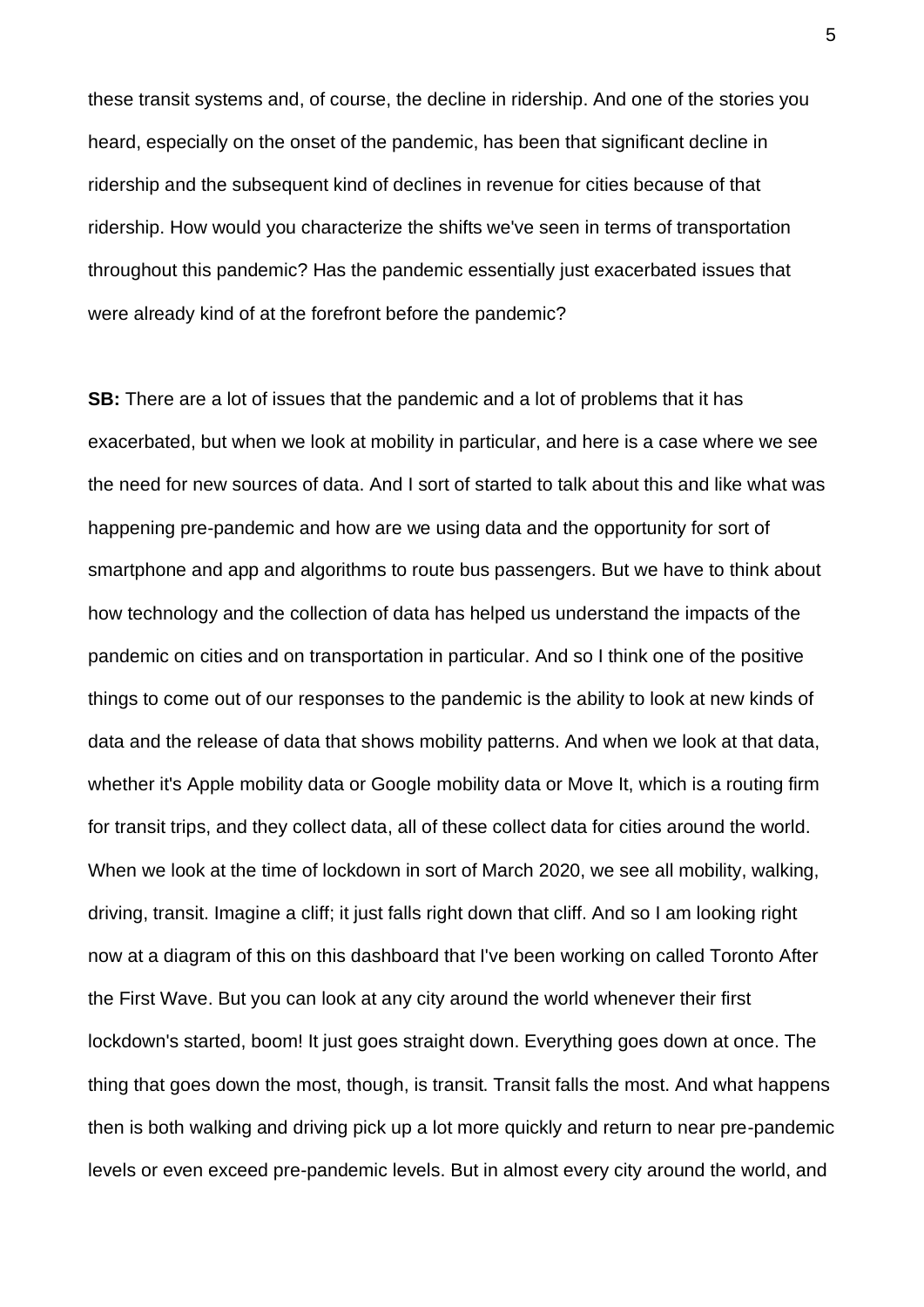I think all cities in Canada, transit use continues to be far lower than it was before. It is not recovering. It is, you know, it has not recovered. It is a very slow recovery. If you look, for instance, this week at TTC data on the percentage of mode use compared to pre-COVID levels, subways are at 20 percent. That means it's down by 80 percent. Streetcars 23 percent and busses 38 percent compared to pre-COVID levels. So everything is very significantly down. This is expensive, and it's a problem that we're going to face moving into not just the immediate future, but a much sort of longer future because of the ways in which municipalities rely on transit revenues, transit fares to both cover the cost of providing transit, but also as a really key service that these municipalities need and want to provide. The other piece, I would say that's a real challenge here…I mean, it's wonderful that walking and active transportation is up. It's less wonderful that driving is up. Driving is up because people feel safer in automobiles, right? They feel safer, we're worried about physical proximity. So you're in a car by yourself. You don't have to sit next to anybody. You don't have to breathe anybody else's aerosols. But the more cars we have on streets, the more we have greater congestion, the more we have greater emissions, the more we have more accidents or crashes, and the more likely it is that people will be less likely to return to transit. And we've seen this in all around the world where we've seen the sort of return to activity. So we knew this was coming when we could look at data. I have a survey that came out of China about a city in China about intention to purchase a vehicle back in April 2020. Intention to purchase a vehicle back in April 2020 as Chinese cities were emerging from their very extreme lockdowns was way through the roof. And then just this past summer, their story started to come out: What's happening in New York City, where there is very low levels of car ownership, car ownership rates have skyrocketed. Intention to purchase a vehicle has skyrocketed. And you know what? The big problem is no one can find a parking spot because there aren't parking spots for that number of cars, and that's sort of the structure of the city and to focus on sort of a walkable, dense area. But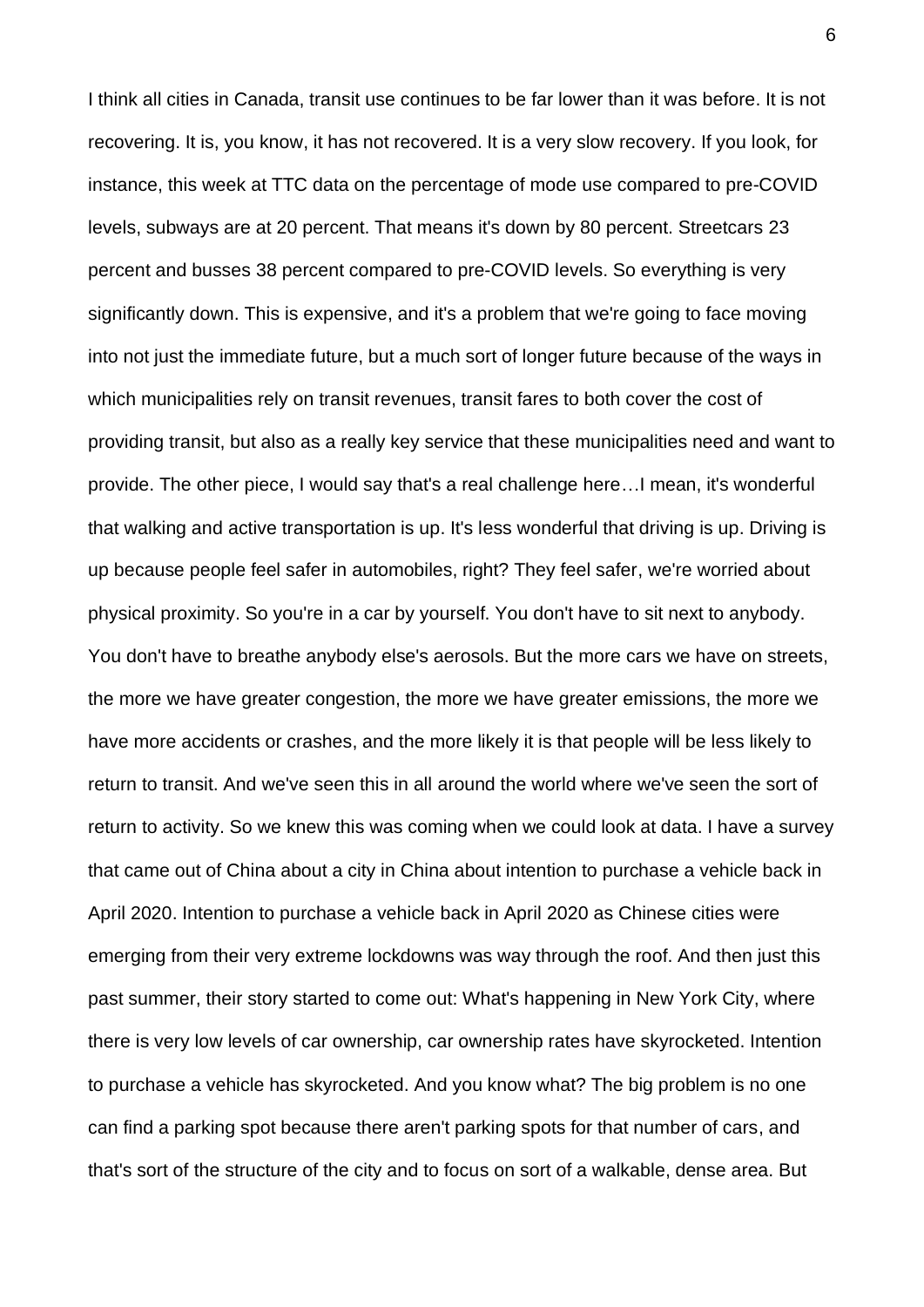this challenge between the increase in driving and the really dramatic reductions in transit is something that's going to stay with us for a while unless we direct it to a better future.

**IT:** Yeah, yeah. That's fascinating to see. Just the real-time, this is what's happening. So insofar as that goes, so you talked about this in terms of the short term, you know, these people are more interested in buying cars, public transit services are down and they seem to be, you know, the growth rates are still at a very low level. Is that something we're still going to see in the long term in this post-COVID-19 world? Will people still be apprehensive about being or taking part in public transit systems if they're kind of underfunded?

**SB:** Yes, this is not a problem that's going to go away by itself. A study came out recently in a journal where they looked at the case of some Dutch cities and, you know, how could they bring riders back to public transportation systems? And the finding focused on building trust. And in order to build trust, you need to think about what kinds of short-term changes do you make in your transportation systems, right? So we've started that, you know, we require masks. We've increased the number of cleanings. We've changed the capacity on busses and on subways, right? We've reduced the capacity. But in addition to the need to build trust, there's still a need to continue to invest because it will become a self-fulfilling prophecy, if we say, well, 80 percent of subway riders are not on the subway, we don't need to invest in the subway. We can run our subways just, you know, less frequently or we can run our busses less frequently or we can get rid of these routes because they're not serving any people. And as soon as you do that, you provide another incentive for people to look for a different mode of transportation, but also take away an opportunity for people who have no other choice to be able to move around. And so you are exacerbating not just mobility challenges, but all kinds of other issues around ability to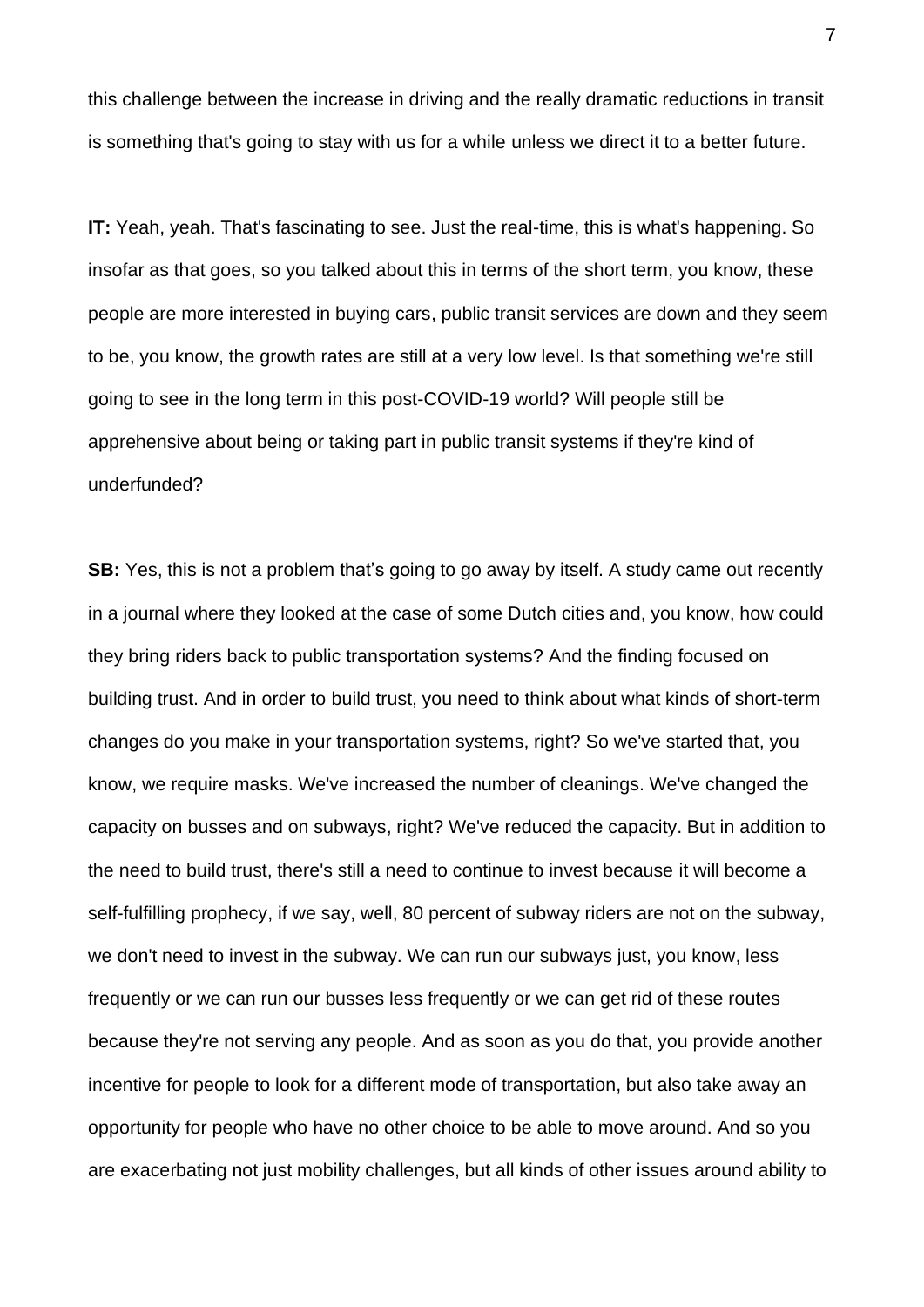earn an income, to go to work, to socialize. And so from an equity perspective, things will get a lot worse if we don't continue to invest in public transportation services.

**IT:** I'm really glad that you mentioned that point just because that's something that I think is an important element to public transit, is the fact that this is an essential service for a number of folks in the community: older adults, those in low income that do need to get to work. From what I'm gathering from this, it sounds like we still need to invest to ensure that it's reaching those populations. But how might you see on our current trajectory, I guess, how might you see the changes we're seeing in the transit service delivery model affect these populations, and how might that kind of change in the post-COVID-19 world?

**SB:** I want to take one step back first to say that one of the things that has to happen are changes to the funding model for public transportation. And right now, the greatest burden for funding public transportation falls on municipalities and throughout the pandemic with ridership down yet with the notion that this is critical to providing, and that it's an essential service for so many who, without it, could not function in society, could not manage, could not participate. We've seen, at least temporarily, efforts to help municipalities sort of bridge this challenging time with funds coming, with more funds coming from both the provinces and the federal government. And it sounds like and it looks like that's going to be critical going into not just the near-term future, but a longer-term future that we need to really rethink the funding models. And I say this now because this is part of thinking about public transportation as an essential service and thinking about the role of all levels of government in funding quality of life and opportunity and access to participation for all people, you know, for everybody in Canada. But I think your main question was trying to get at, you know, what are the challenges from an equity perspective. Is that right?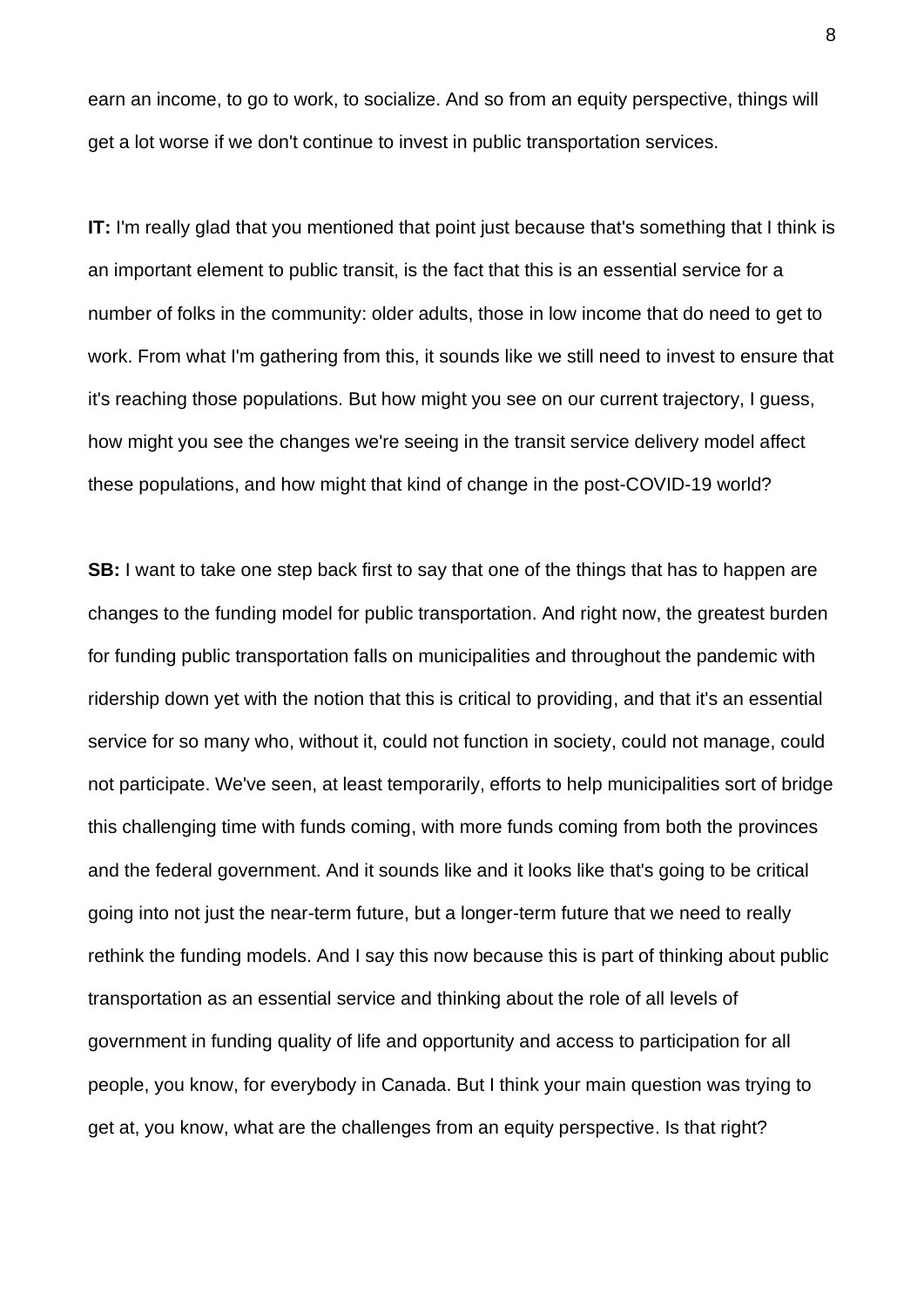**IT:** Precisely. Yes.

**SB:** So, and I talked a little bit about the role of data and helping to inform policy changes, service changes during the pandemic, so data plays a big role here and understanding, for instance, how to reprioritize service on different bus routes during a pandemic. So collecting data about the number of riders and users on different bus routes and understanding, for instance, where frontline workers live within a city and understanding where they're traveling to, what their travel patterns are, means that it's possible for public transit agencies to look at this information and to say, OK, we have very low ridership in this area here because maybe this is a neighborhood where there are more people who are able to work from home, and we have much higher ridership in this neighborhood here. And this is happening in cities. And so we need to increase service levels in this neighborhood to make riding transit safe. And we can decrease a little bit here. But we've also seen, I mean, I know there are some US cities where they've just started cutting back completely transit routes. And this means, one, that we could see either people pulling back from participation in the labor force, right? If you can't get to where you need to go or making decisions about labor force participation that don't enable them the greatest opportunity, but that allow them to stay where they are. Or we could see people moving in order to be able to access the kinds of services they want, which is then going to put pressure on rents. And so it really is cyclical, you know, whether and where we have transit services really connects to where people can live, whether they can participate in the labor force, whether they are isolated or not. And that's aside from the issue of, do we trust public transportation right now enough to get on the bus?

**IT:** Mm-hmm. So, you're talking about the role that data has in kind of seeing forth and improving urban transport systems. And in my view, that kind of falls under the larger

9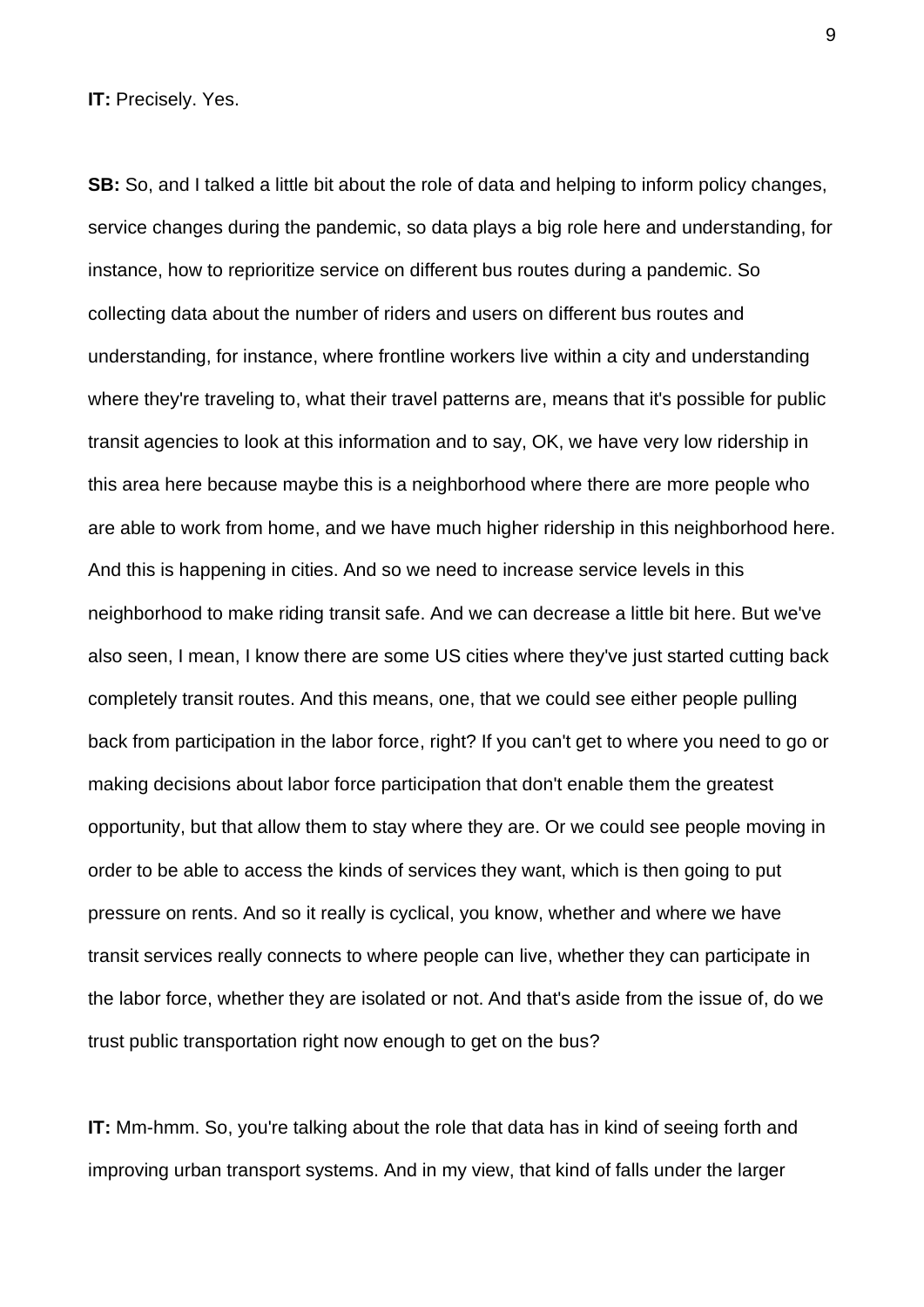umbrella of innovation as a whole. And you've previously talked about how COVID, it's a chance to kind of re-envision what cities can look like as well as where we want them to go. And data is just one part of this. When I think of urban transport, I think of all of these things in the headlines in terms of electric vehicles, automated vehicles, expansion of, say, bike lanes, rapid transit systems in some of these larger cities. But then here comes COVID. And so my question is, where does the future lie for these very bold, innovative transitions for urban transport systems?

**SB:** Well, it's a billion-dollar question, I would say. You know, at some level when COVID hit, the narrative was there's no space now for platform firms, for instance, for ride-hailing, right? As mobility fell off a cliff, nobody got into a ride-along vehicle, just like almost nobody got onto transit at that time. But what we've seen is that the flexibility and the ability to pivot some of these activities, as well as the ability to take advantage of the kind of technological opportunity. So, for instance, you know, we're seeing more efforts and more innovation in autonomous, robotic-driven picking in grocery stores and in warehouses, right? And that's going to at some point translate onto our streets, too, right? So is there more effort in thinking about autonomous delivery of goods? I would say that there is, that we're starting to see a lot more discussion about things like autonomous cargo delivery, right? And on the one hand, you might be thinking, well, this doesn't have to do with how people get around, but it does because every time an item is delivered autonomously, it means a person isn't going out to get that item. The other piece around sort of the role of technology and the role of these kinds of innovations, well, you know, we're still seeing progress in electric vehicles. We've seen, you know, throughout the pandemic, the transit agencies that were shifting to electric have continued that shift. What I think we need to see more of is thinking about how to sort of leverage or repurpose transit funds and transit activities to serve shifting priorities and shifting needs in cities. So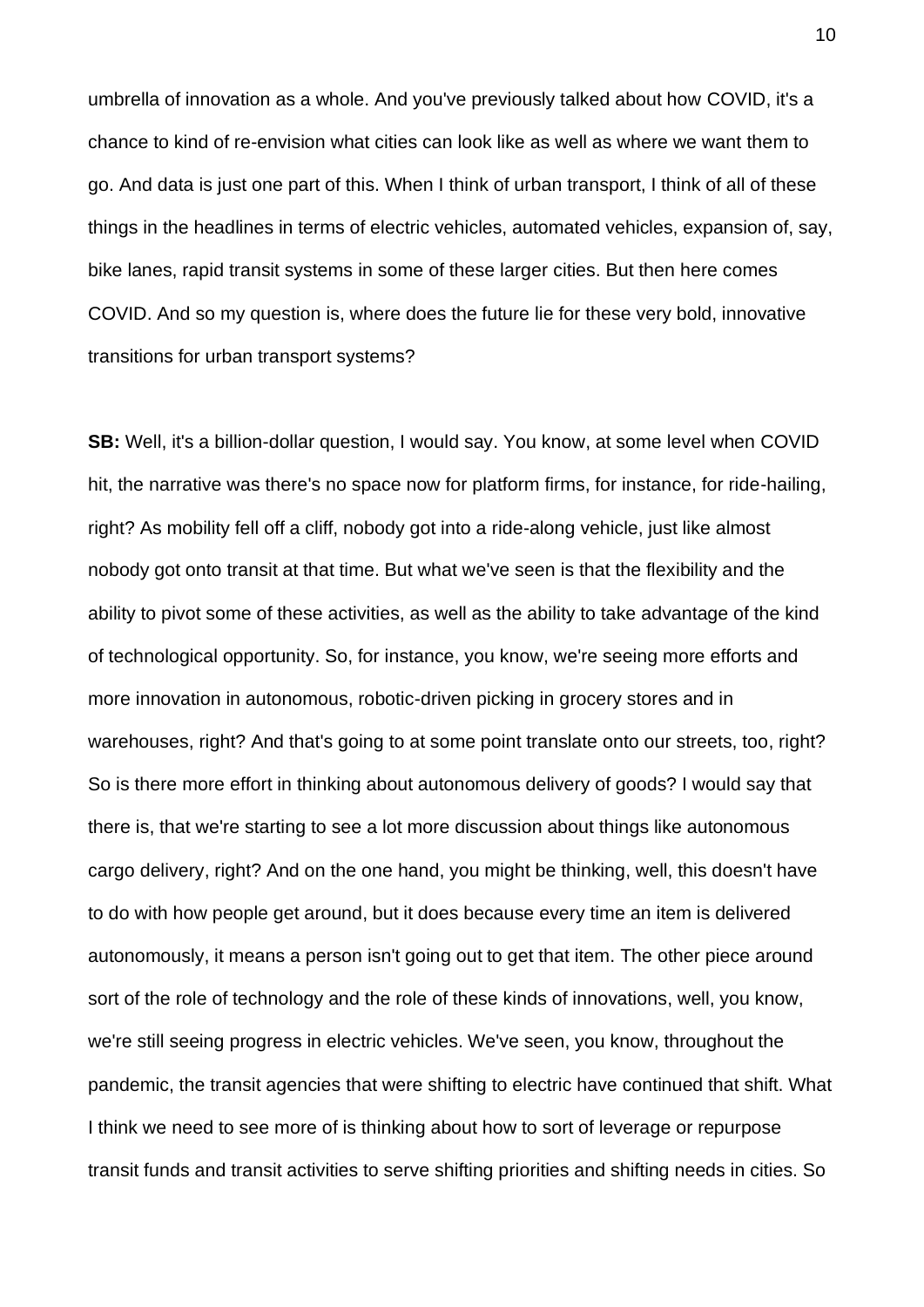right now, 30, 40, 50 percent of people who live in cities, depending on the city and the number of those working in positions where work can be conducted from home, we're seeing a lot more activity at the neighborhood level as opposed to movement across the city. And so what are the opportunities for thinking through how do we promote and encourage new ways of getting around in neighborhoods, right? Now some of that doesn't have to be technology-based, right. Some of that is around improving pedestrian infrastructure and accelerating the development of bike lanes and bike programs, you know, bringing in more e-bikes, for instance, into some of the public bike systems, which allows people to go further perhaps, or allows for people who otherwise couldn't cycle a distance or up a hill or whatever it might be to be able to use any bike. There is an opportunity to help people shift modes. I mean, currently, when we talk about cycling, we're looking, you know, if we look at a city, at any Canadian city, even with a strong cycling network, we're still only looking at small single digits, only in terms of total proportion of trips in the city region. And so this is an opportunity to think about how do we shift behavior? What kinds of things do we invest in? Are there regulations that need to be updated at the municipal level? Do we want delivery robots bringing people food instead of having people go out to get them, right? There's also been a huge kind of growth in food delivery, right? Because at least in Ontario, our restaurants have been closed to indoor and outdoor dining for several months now. And so the only way to purchase a meal from a restaurant is to either pick it up yourself or have it delivered. And so we should be thinking about the role of sort of logistics and delivery networks in our cities as well.

**IT:** From the sounds of it, and correct me if I'm wrong, it kind of sounds like, you know, the innovation of automation, automated vehicles, a little bit of the digital ride-hailing will kind of start from this idea of the foodservice delivery. And then maybe would you say it would move on to other aspects of our service delivery models, of other goods and services?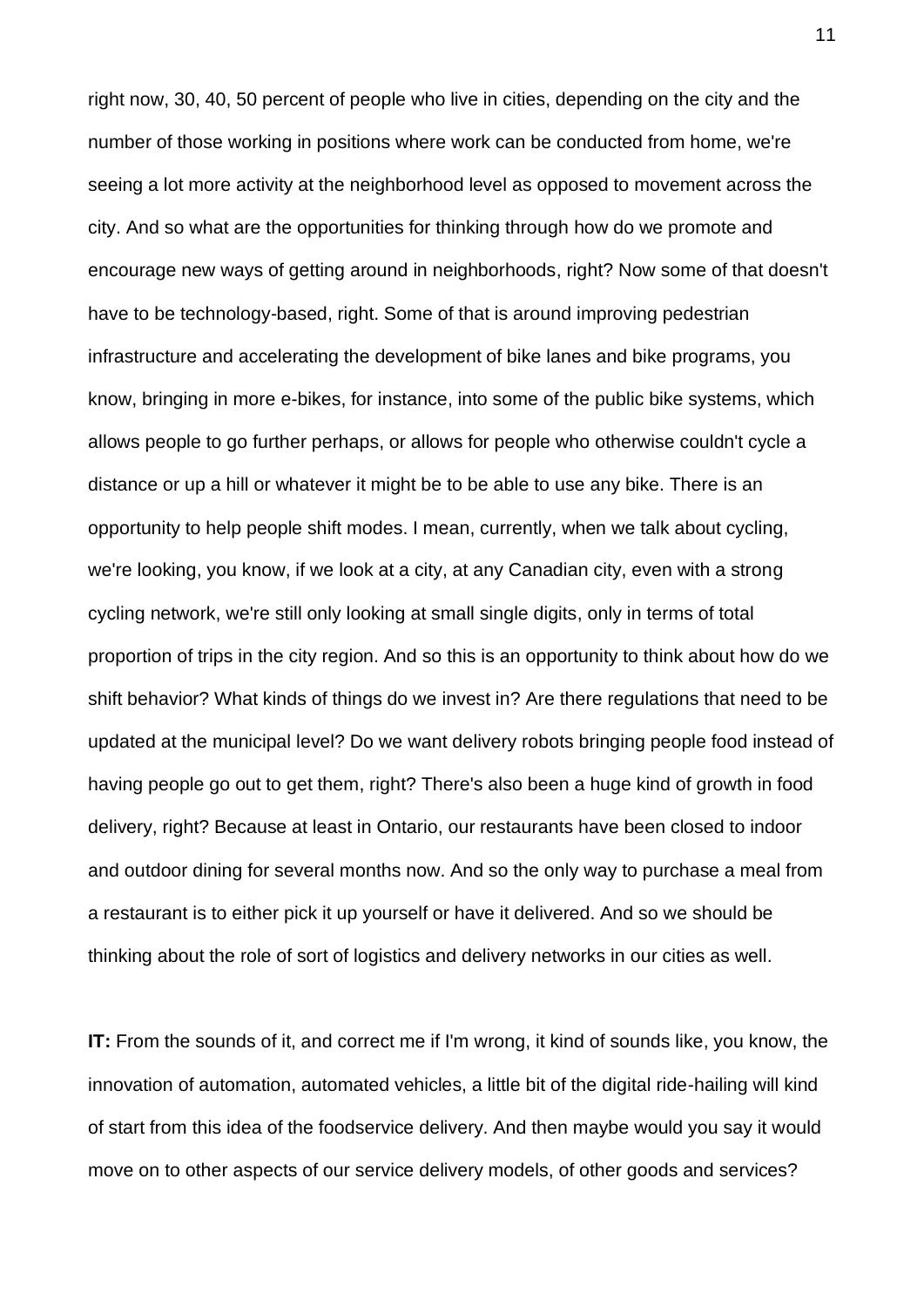**SB:** I think there is a huge opportunity to learn from what's been happening in foodservice delivery during the pandemic and to build on some of that in ways that are positive.

**IT:** Mm-hmm. Mm-hmm. Another aspect that you mentioned was a little bit of having transport services take into account neighborhoods a little bit more. And throughout this pandemic, another angle of this is the future of work and a little bit of the exodus of city dwellers. And so it's, again, that change of how we work, where we work and in some cases, the change of office culture as a whole. And so people are increasing remote work. It's shifting commuting patterns. So how might you think that this shift in the future of work, how might that shape Canadian transport systems, and how they are designed?

**SB:** First off, I'll just say that we know cities are going to change permanently as a result of, you know, changes that we've undergone through the pandemic. And one of the most notable of these is this shift in the success of working from home and the ability to be productive from home and employee satisfaction. But what we, it's too soon to say how permanent these shifts will be. There's some sense that at least a portion of it will be permanent. But increasingly, I'm hearing firms saying, firms who were saying, our employees can work from home for as long as they want, are now saying actually there's going to be a requirement to be in the office X percent of time and we don't know what that time is yet. So I'm concerned that a lot of this discussion is premature, and yet at the same time, it's really important to plan for a variety of scenarios so that we are prepared. So when we think about what does this mean that the neighborhood level and what does this mean citywide and particularly in terms of transportation, I do think that neighborhoods and municipalities, as places of many neighborhoods, need to think about local infrastructure, perhaps a lot more than they had before, to really think about the quality of public realm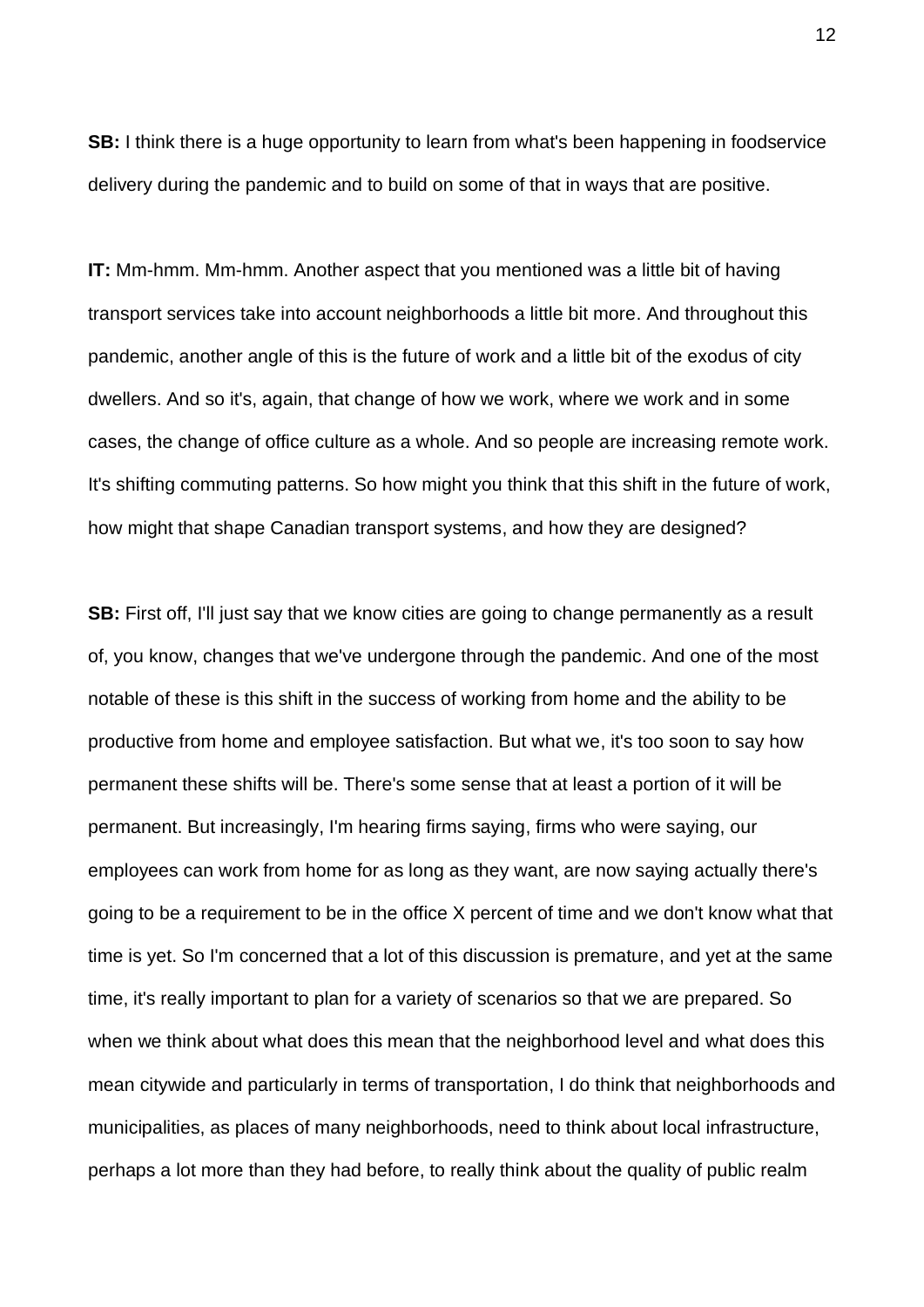and public space and streets, our public space, right? So 30 percent of our cities are comprised of streets. How can we use those streets differently, better, right? How do we think about improving the sidewalk space, but creating space for bikes, creating programs where bikes are available for those who don't own one or for those who just want to borrow one for a short period of time? Do we take away some of the neighborhood street space and devote it to other uses, whether they're commercial or noncommercial uses? And then how do we think about, you know, mobility in a neighborhood that's equitable and that provides sort of accessibility for people at a range of life cycle stages and at a range of income levels? And so I think it's partly a mobility question, but it's even more importantly, a public realm question because we have seen that our outside spaces have been the sort of, the salvation, the savior during this time and so we've sort of developed a new appreciation for the outdoors. And maybe then that means we need to think about how to shape the outdoors differently, including, you know, reusing some of the spaces that are devoted to private automobiles and how do we reshape those spaces to make sure that they are accommodating of far more uses and activities?

**IT:** Yeah, that's a really interesting kind of frame to think about this question, because I think, you look at the headlines, there's all these stories about how Main Street's dead. You know, this is the death of the city center. But what you're saying…

**SB:** It's not.

**IT:** Yeah. Yeah, exactly. And it sounds like, you know, more companies are saying we need to kind of embrace a little bit more of that office culture and getting back to the old normal, I guess you could say. But that's fascinating in terms of just thinking about this, in terms of a land-use question, how do we adequately take into account, you know, as you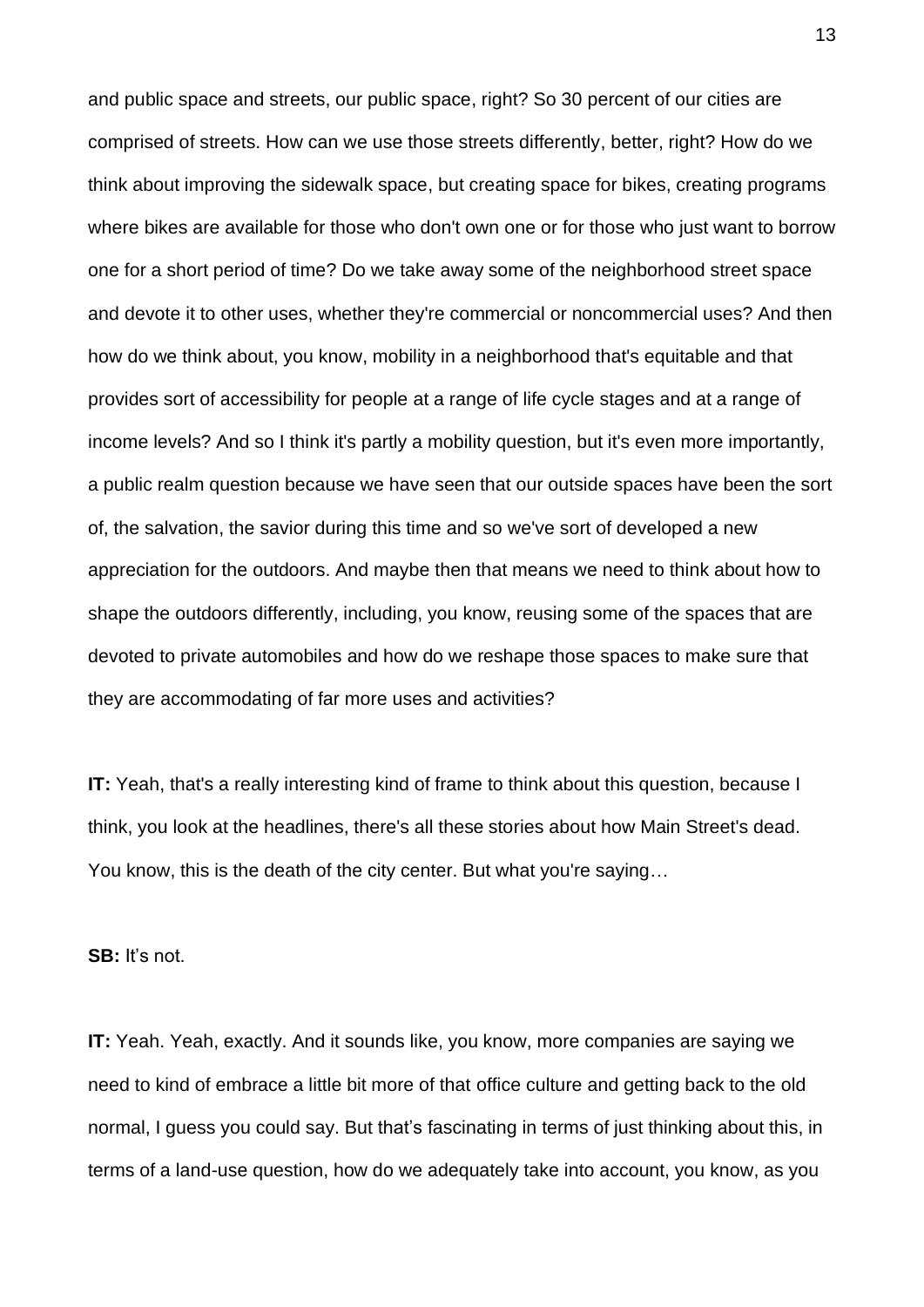said, people have to go to parks, they want to go to parks just to kind of get some fresh air, and how that's kind of incorporated into the question. I want to ask, just in terms of keeping with this idea of the downtown area and the impact that it has on specific stakeholders, specific groups. And one element of this is kind of the small business owner, the small, medium enterprises, and how they fit into the equation. How might you see those small businesses surviving or transforming in the post-COVID-19 world based on kind of what we're saying in terms of innovations?

**SB:** This has been, by all accounts, a hugely challenging time for small businesses in particular, because they don't often have the resources needed to weather out such an enduring storm. So what we've seen is there are a few ways that small businesses have been able to make the transition to really just survival mode during the pandemic, and I think that that includes really three things. One is embrace digital, right? For anyone who didn't have a digital presence before, there are lots of sort of turnkey solutions both offered at the neighborhood level, right? By business improvement areas, by sort of other sort of business, small business focused organizations that help businesses go digital quickly. The second piece is to embrace the space in front of the small business, right? So whether it's a strip mall or a sort of street-facing Main Street facing business, thinking about, and this involves communication again with an association, but also with municipalities around how do we get to benefit from some of the space in front of us? Can we use the sidewalk? Can we use part of the street for a pop-up, et cetera? And then the third piece is really around collaboration with others in the neighborhood, right? It's around building rapport, it's around building community at the neighborhood level. And if you think about it, we've seen a lot of initiatives, again, across the country around focusing on building up support for local businesses. You know, aside from the other sort of financial supports or rent supports, around driving sort of customers and clientele to smaller businesses and to

14